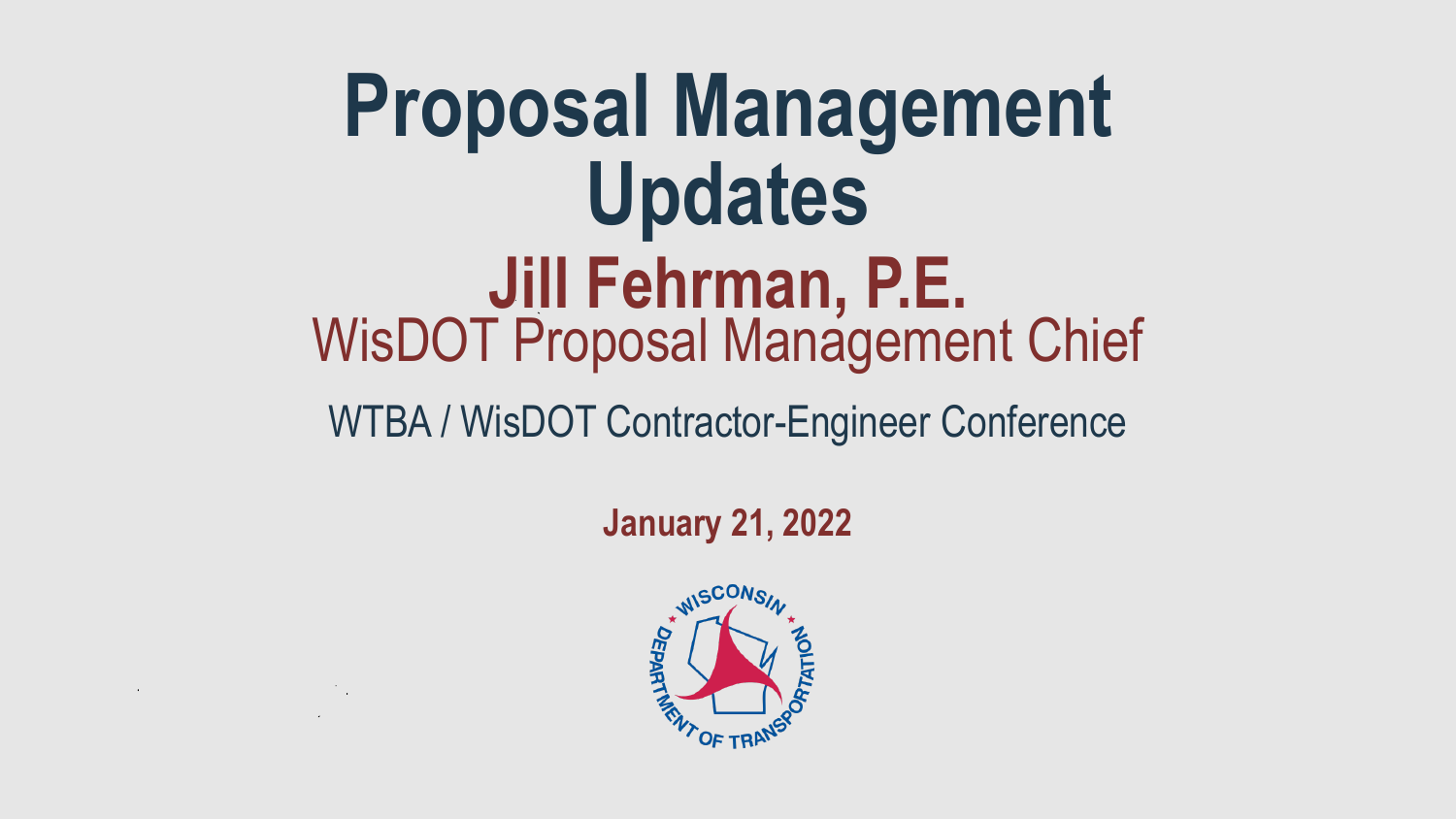# **Proposal Management Updates Agenda**

- Summary of 2021 Lettings
- Contract Process
	- Advertisement
	- Bid Submittal
	- **Bid Processing**
	- Award to Execution
- Continuing Efforts

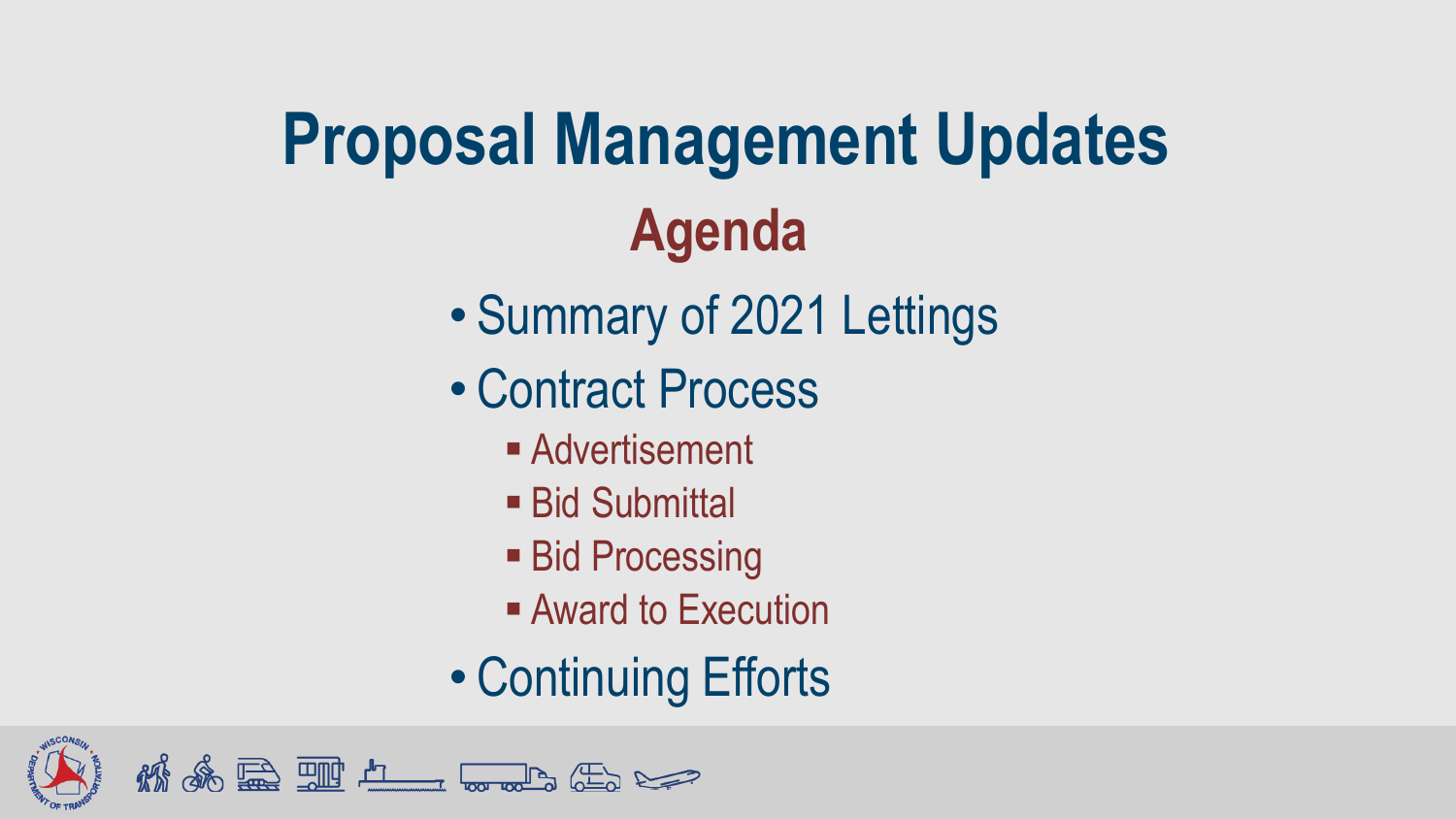## **Summary of the 2021 Lettings**

- 238 Contractors were Prequalified
- 343 Proposals Advertised
	- 743 Bid Requests were Processed (DT1633)
	- 964 Questions Processed
	- 244 Addenda Issued which Impacted 163 Proposals
- 327 Proposals Awarded (December not complete)

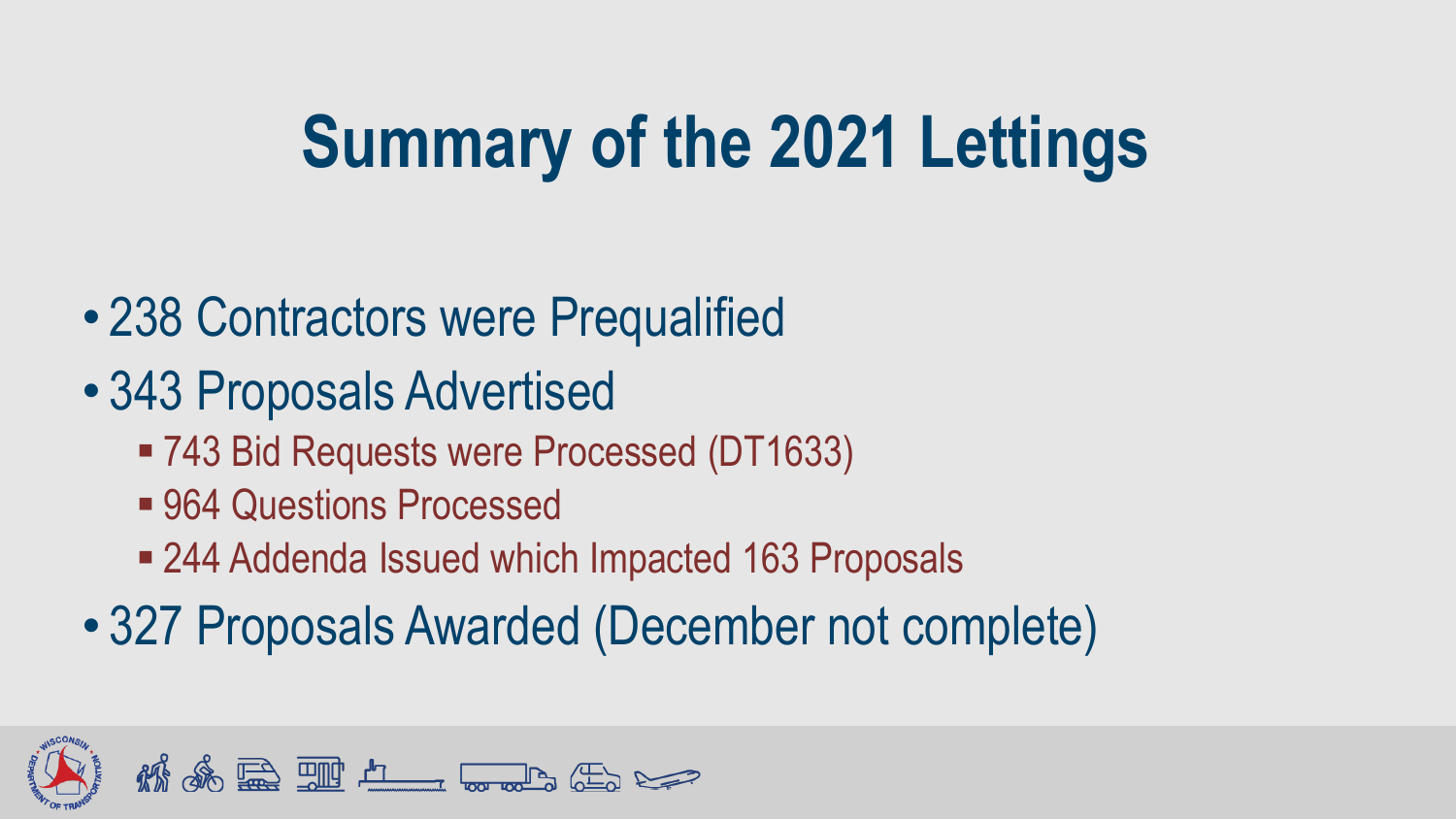#### **Contract Process**

#### **Advertisement**

- Proposals are Advertised for 5 weeks prior to the Letting Date
- The Bid Letting pages updated with a new look and format
	- **Proposal can be viewed by** multiple browsers



| 20220111013                          |                                      |                                      |                                           |                                      |                                      |
|--------------------------------------|--------------------------------------|--------------------------------------|-------------------------------------------|--------------------------------------|--------------------------------------|
| • [A] Proposal                       | • A Proposal                         | • [A Proposal                        | • [A Proposal                             | • <b>A</b> Proposal                  | • A Proposal                         |
| 20220111007<br>$\bullet$ $\Box$ Plan | 20220111008<br>$\bullet$ $\Box$ Plan | 20220111009<br>$\bullet$ $\Box$ Plan | 20220111010<br>$\bullet$ $\boxtimes$ Plan | 20220111011<br>$\bullet$ $\Box$ Plan | 20220111012<br>$\bullet$ $\Box$ Plan |

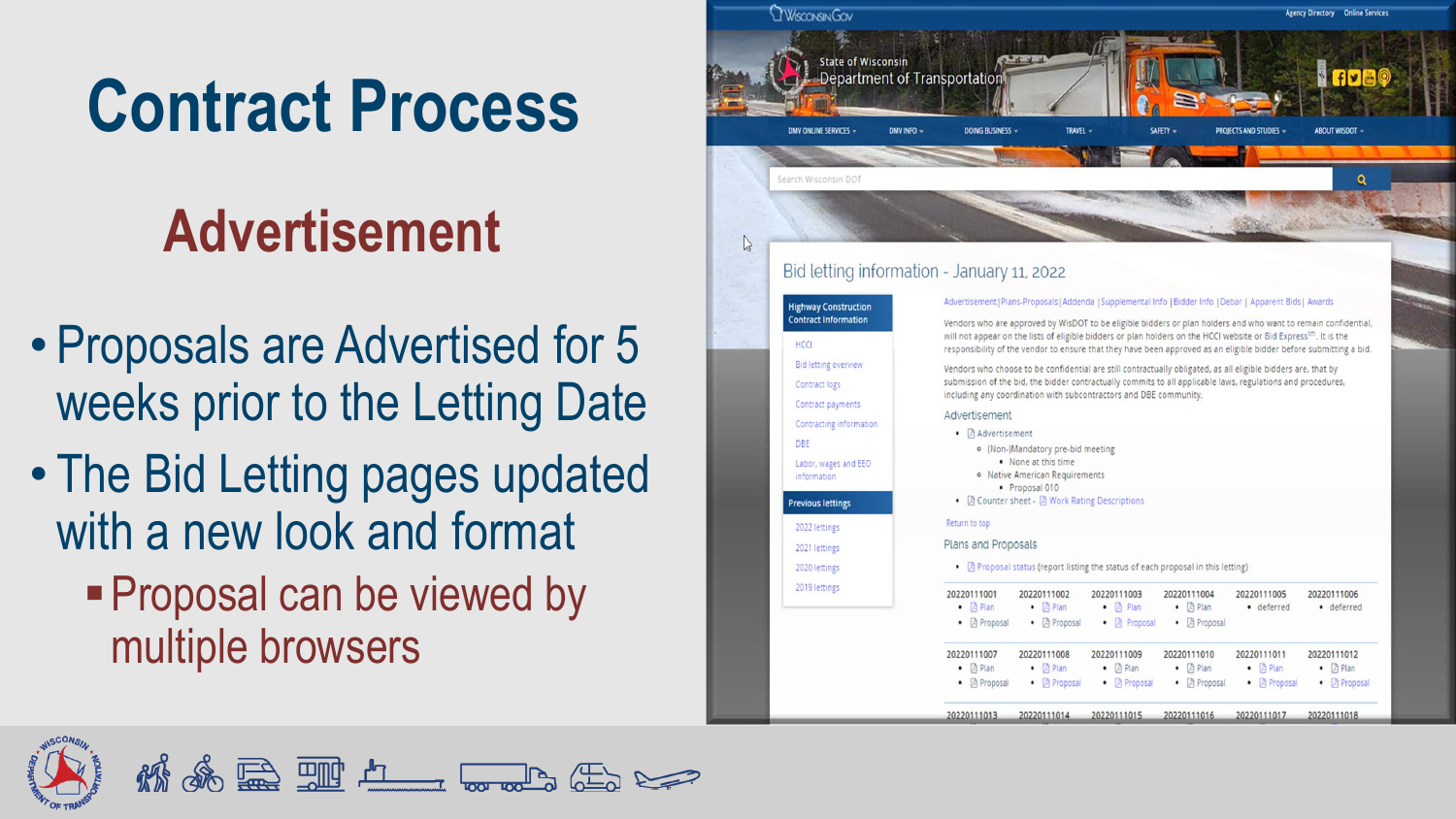## **Contract Process Advertisement**

- During the Advertisement you can:
	- **Exercient Proposals**
	- Review Contractor Data Packets (not available for Local Program projects)
	- **Express** Submit questions through Bid Express
		- As early as possible 53% of the addenda are issued within 7 business days of the letting

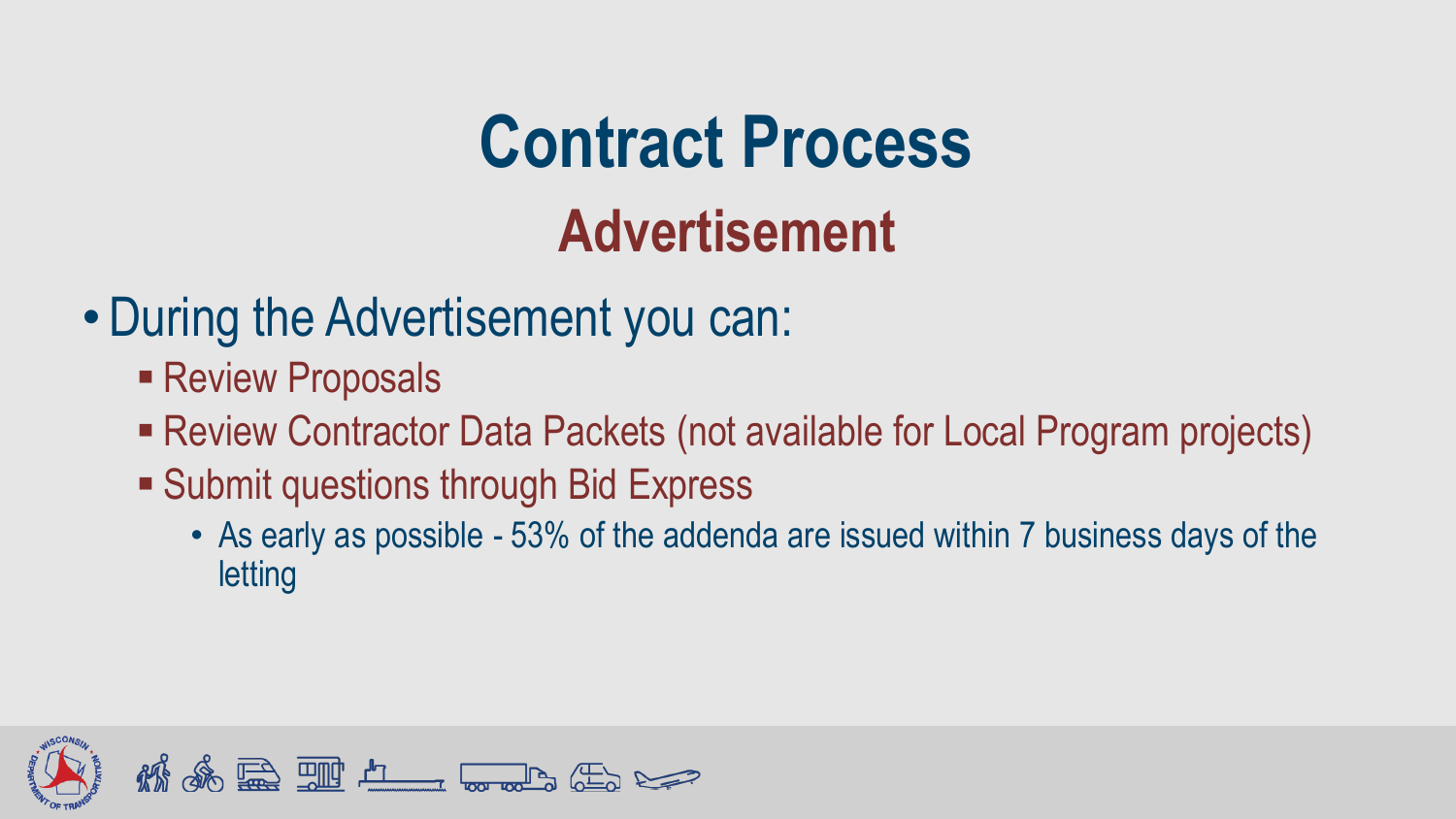### **Contract Process Advertisement**

#### • During the Advertisement you can:

- Submit a test bid
	- Identifies
		- **E** Issues generated by recent updates (external and internal)
		- **Expired Digital IDs**
- **Emergency Addenda** 
	- All eligible bidders must acknowledge receipt of the emergency addenda or the proposal will be pulled from the letting
	- Emergency addenda are sent to the email provided on the Bid Request



| mmmm<br>January 5, 2021         |                                             |                                                                                                                                                                       | <b>Division of Transportation Systems</b><br><b>Development</b><br>Bureau of Project Development<br>4822 Madison Yards Way, 4th Floor Sout<br>Madison, WI 53705 |
|---------------------------------|---------------------------------------------|-----------------------------------------------------------------------------------------------------------------------------------------------------------------------|-----------------------------------------------------------------------------------------------------------------------------------------------------------------|
|                                 |                                             |                                                                                                                                                                       | Telephone:<br>$(608)$ 266-1631<br>Facsimile (FAX): (608) 266-8459                                                                                               |
|                                 |                                             | <b>NOTICE TO ALL CONTRACTORS:</b>                                                                                                                                     |                                                                                                                                                                 |
|                                 |                                             | Proposal #03: 1400-00-84, WISC 2021 076<br><b>Columbus - Watertown</b><br>Beaver Dam River Struct B-14-0060<br><b>STH 16</b><br><b>Dodge County</b>                   |                                                                                                                                                                 |
|                                 |                                             | Letting of January 12, 2021                                                                                                                                           |                                                                                                                                                                 |
|                                 |                                             | This is Addendum No. 01, which provides for the following:                                                                                                            |                                                                                                                                                                 |
| <b>Plan Sheets:</b>             |                                             |                                                                                                                                                                       |                                                                                                                                                                 |
|                                 |                                             | <b>Revised Plan Sheets</b>                                                                                                                                            |                                                                                                                                                                 |
|                                 | Plan<br>Sheet                               | Plan Sheet Title (brief description of changes to sheet)                                                                                                              |                                                                                                                                                                 |
|                                 | 10                                          | the term used in structure plans)                                                                                                                                     | Construction Details (revised callout 1 note to replace "tie bars" with "surface drain anchors"                                                                 |
|                                 | 28                                          | Miscellaneous Quantities (delete drilled tie bars item from "Concrete Pavement Item"<br>quantity table, these bars/anchors are included in structure plan quantities) |                                                                                                                                                                 |
| prime contractor.<br>Sincerely, | Mike Coleman<br>Proposal Management Section | The responsibility for notifying potential subcontractors and suppliers of these changes remains with the<br>Proposal Development Specialist                          |                                                                                                                                                                 |
|                                 |                                             |                                                                                                                                                                       |                                                                                                                                                                 |
|                                 |                                             | <b>END OF ADDENDUM</b>                                                                                                                                                |                                                                                                                                                                 |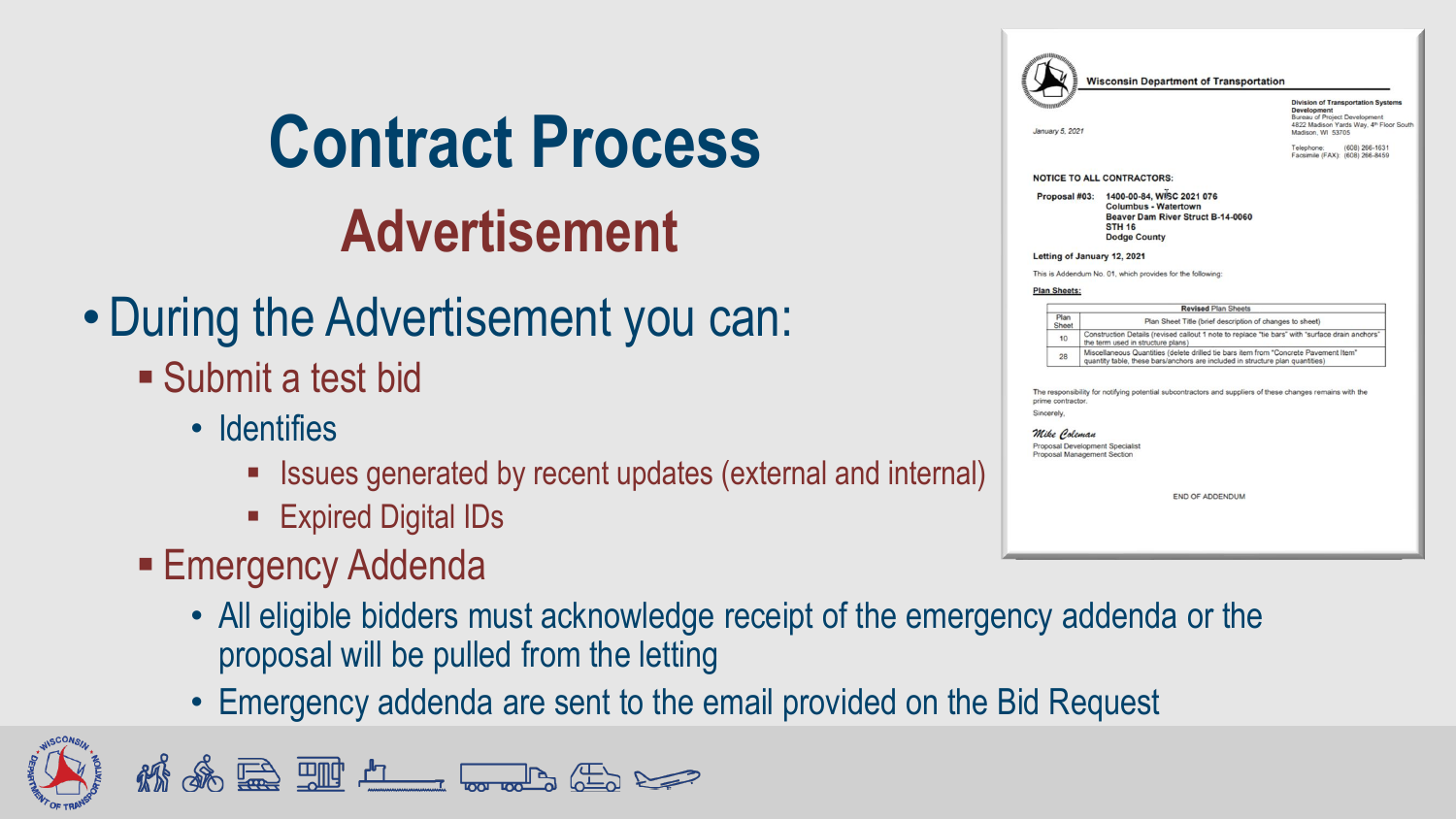| ■日号マチ<br><b>NAME</b><br>MTZ TRUCKING<br>No<br>\$50,000.00<br>\$50,000.00<br>le Of Items<br>Item Total: \$933,998.93<br>T1506<br><b>Total Entered:</b><br>5.35% or<br>\$50,000.00<br>$8.00\%$ or<br>\$74,719.91<br>Goal:<br><b>Goal Not Met</b><br>ID:<br>$\scriptstyle\star$<br>Name:<br>$\overline{\phantom{a}}$<br>City/State:<br>$\overline{\phantom{a}}$<br>Used As:<br>٠<br><b>Bid Quote:</b><br>Work to be performed:<br>completed. | 99% Complet<br>SUPPLIER? AMOUNT ENTERED AMOUNT TOTAL COMPLETE?<br>Yes | Attach the DBE Commitment Form DT1506, if the DBE Commitment/DT1506 tab has not been | List the file description (such as proposal name, DT1506):<br><b>Browse</b><br>Preview<br>I verify the attached file is correct.<br>$\times$<br>Attach the Attachment A or the DBE Quotes for all DBE Firms.<br>List the file description (such as proposal name, Attachment A or quotes): | : EDIT TOOLS VIEW HELP |  |  |  |  |
|-------------------------------------------------------------------------------------------------------------------------------------------------------------------------------------------------------------------------------------------------------------------------------------------------------------------------------------------------------------------------------------------------------------------------------------------|-----------------------------------------------------------------------|--------------------------------------------------------------------------------------|--------------------------------------------------------------------------------------------------------------------------------------------------------------------------------------------------------------------------------------------------------------------------------------------|------------------------|--|--|--|--|
|                                                                                                                                                                                                                                                                                                                                                                                                                                           |                                                                       |                                                                                      |                                                                                                                                                                                                                                                                                            |                        |  |  |  |  |
|                                                                                                                                                                                                                                                                                                                                                                                                                                           |                                                                       |                                                                                      |                                                                                                                                                                                                                                                                                            |                        |  |  |  |  |
|                                                                                                                                                                                                                                                                                                                                                                                                                                           |                                                                       |                                                                                      |                                                                                                                                                                                                                                                                                            |                        |  |  |  |  |
|                                                                                                                                                                                                                                                                                                                                                                                                                                           |                                                                       |                                                                                      |                                                                                                                                                                                                                                                                                            |                        |  |  |  |  |
|                                                                                                                                                                                                                                                                                                                                                                                                                                           |                                                                       |                                                                                      |                                                                                                                                                                                                                                                                                            |                        |  |  |  |  |
|                                                                                                                                                                                                                                                                                                                                                                                                                                           |                                                                       |                                                                                      |                                                                                                                                                                                                                                                                                            |                        |  |  |  |  |
|                                                                                                                                                                                                                                                                                                                                                                                                                                           |                                                                       |                                                                                      |                                                                                                                                                                                                                                                                                            |                        |  |  |  |  |
|                                                                                                                                                                                                                                                                                                                                                                                                                                           |                                                                       |                                                                                      |                                                                                                                                                                                                                                                                                            |                        |  |  |  |  |
|                                                                                                                                                                                                                                                                                                                                                                                                                                           |                                                                       |                                                                                      |                                                                                                                                                                                                                                                                                            |                        |  |  |  |  |
|                                                                                                                                                                                                                                                                                                                                                                                                                                           |                                                                       |                                                                                      |                                                                                                                                                                                                                                                                                            |                        |  |  |  |  |
|                                                                                                                                                                                                                                                                                                                                                                                                                                           |                                                                       |                                                                                      |                                                                                                                                                                                                                                                                                            |                        |  |  |  |  |
|                                                                                                                                                                                                                                                                                                                                                                                                                                           |                                                                       |                                                                                      |                                                                                                                                                                                                                                                                                            |                        |  |  |  |  |
|                                                                                                                                                                                                                                                                                                                                                                                                                                           |                                                                       |                                                                                      |                                                                                                                                                                                                                                                                                            |                        |  |  |  |  |
|                                                                                                                                                                                                                                                                                                                                                                                                                                           |                                                                       |                                                                                      |                                                                                                                                                                                                                                                                                            |                        |  |  |  |  |
|                                                                                                                                                                                                                                                                                                                                                                                                                                           |                                                                       |                                                                                      |                                                                                                                                                                                                                                                                                            |                        |  |  |  |  |
|                                                                                                                                                                                                                                                                                                                                                                                                                                           |                                                                       |                                                                                      |                                                                                                                                                                                                                                                                                            |                        |  |  |  |  |
|                                                                                                                                                                                                                                                                                                                                                                                                                                           |                                                                       |                                                                                      |                                                                                                                                                                                                                                                                                            |                        |  |  |  |  |
|                                                                                                                                                                                                                                                                                                                                                                                                                                           |                                                                       |                                                                                      |                                                                                                                                                                                                                                                                                            |                        |  |  |  |  |
|                                                                                                                                                                                                                                                                                                                                                                                                                                           |                                                                       |                                                                                      |                                                                                                                                                                                                                                                                                            |                        |  |  |  |  |
|                                                                                                                                                                                                                                                                                                                                                                                                                                           |                                                                       |                                                                                      |                                                                                                                                                                                                                                                                                            |                        |  |  |  |  |
|                                                                                                                                                                                                                                                                                                                                                                                                                                           |                                                                       |                                                                                      |                                                                                                                                                                                                                                                                                            |                        |  |  |  |  |
|                                                                                                                                                                                                                                                                                                                                                                                                                                           |                                                                       |                                                                                      |                                                                                                                                                                                                                                                                                            |                        |  |  |  |  |
|                                                                                                                                                                                                                                                                                                                                                                                                                                           |                                                                       |                                                                                      |                                                                                                                                                                                                                                                                                            |                        |  |  |  |  |
|                                                                                                                                                                                                                                                                                                                                                                                                                                           |                                                                       |                                                                                      |                                                                                                                                                                                                                                                                                            |                        |  |  |  |  |
|                                                                                                                                                                                                                                                                                                                                                                                                                                           |                                                                       |                                                                                      |                                                                                                                                                                                                                                                                                            |                        |  |  |  |  |
|                                                                                                                                                                                                                                                                                                                                                                                                                                           |                                                                       |                                                                                      |                                                                                                                                                                                                                                                                                            |                        |  |  |  |  |
|                                                                                                                                                                                                                                                                                                                                                                                                                                           |                                                                       |                                                                                      |                                                                                                                                                                                                                                                                                            |                        |  |  |  |  |
|                                                                                                                                                                                                                                                                                                                                                                                                                                           |                                                                       |                                                                                      |                                                                                                                                                                                                                                                                                            |                        |  |  |  |  |
|                                                                                                                                                                                                                                                                                                                                                                                                                                           |                                                                       |                                                                                      |                                                                                                                                                                                                                                                                                            |                        |  |  |  |  |
|                                                                                                                                                                                                                                                                                                                                                                                                                                           |                                                                       |                                                                                      |                                                                                                                                                                                                                                                                                            |                        |  |  |  |  |
|                                                                                                                                                                                                                                                                                                                                                                                                                                           |                                                                       |                                                                                      |                                                                                                                                                                                                                                                                                            |                        |  |  |  |  |
|                                                                                                                                                                                                                                                                                                                                                                                                                                           |                                                                       |                                                                                      |                                                                                                                                                                                                                                                                                            |                        |  |  |  |  |
|                                                                                                                                                                                                                                                                                                                                                                                                                                           |                                                                       |                                                                                      |                                                                                                                                                                                                                                                                                            |                        |  |  |  |  |
|                                                                                                                                                                                                                                                                                                                                                                                                                                           |                                                                       |                                                                                      |                                                                                                                                                                                                                                                                                            |                        |  |  |  |  |
|                                                                                                                                                                                                                                                                                                                                                                                                                                           |                                                                       |                                                                                      |                                                                                                                                                                                                                                                                                            |                        |  |  |  |  |
|                                                                                                                                                                                                                                                                                                                                                                                                                                           |                                                                       |                                                                                      |                                                                                                                                                                                                                                                                                            |                        |  |  |  |  |
|                                                                                                                                                                                                                                                                                                                                                                                                                                           |                                                                       |                                                                                      | I verify the attached file is correct.<br>×<br><b>Browse</b><br><b>Preview</b>                                                                                                                                                                                                             |                        |  |  |  |  |

**Red 2000 And 1940** 

## **Contract Process Bid Submittal**

- Bid Submittal at 11:00 am
- Attachments at time of Bid
	- DT1506 (Required)
		- DBE Commitment / DT1506 Tab
		- Hard Copy Attachment on Miscellaneous Tab
	- Quotes or Attachments A
		- Additional Attachment field added to utilize if you have more than 5MG of data to upload.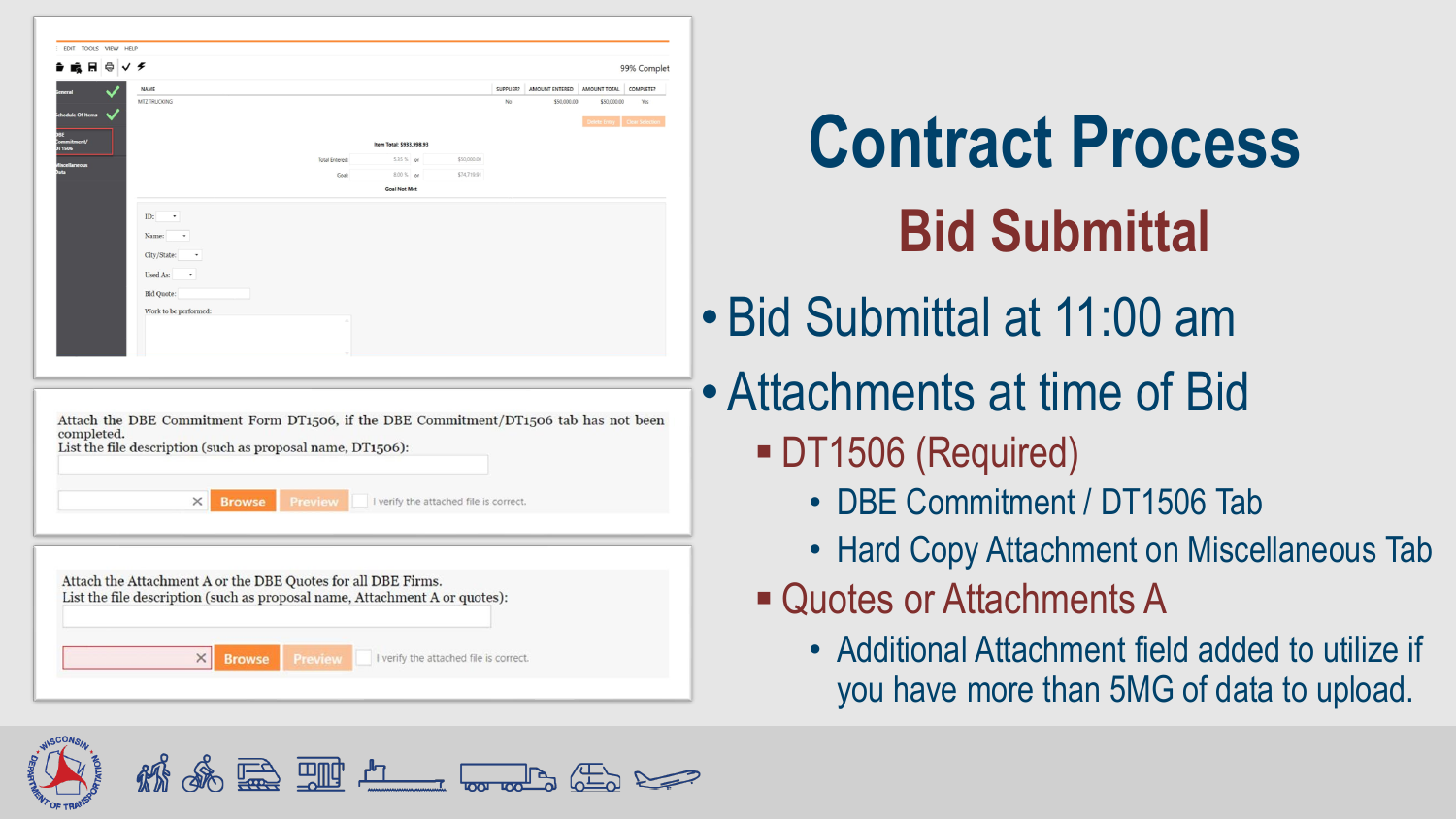## **Contract Process Bid Submittal**

- Beginning with the February Letting
- Attachments Required by 12:00pm (Noon) the day of the Letting
	- Signed Attachments A
		- Attachments A or quotes not submitted at time of bid submittal must be submitted via eSubmit within one hour of the close of the letting.

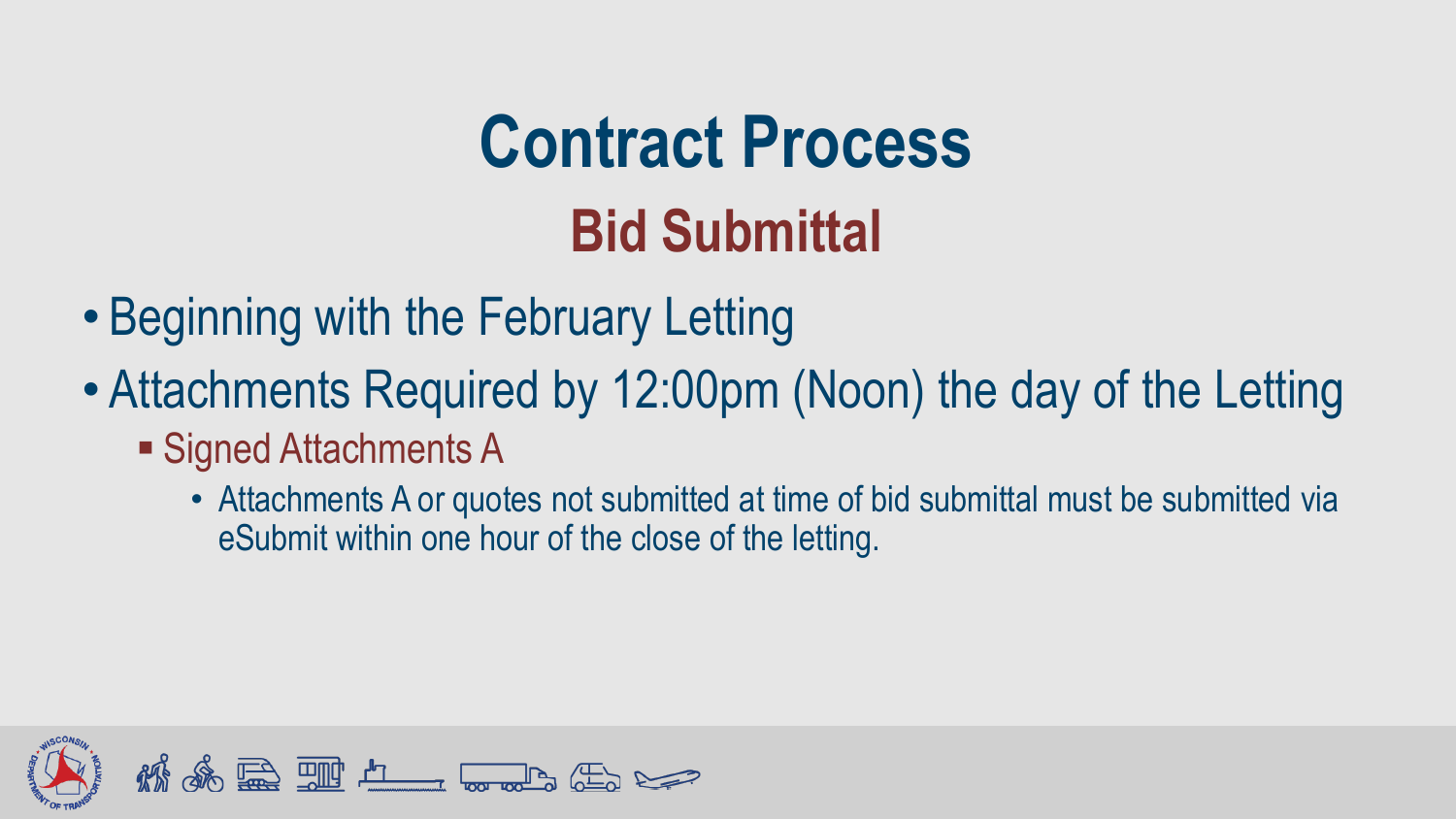### **Contract Process**

#### **Bid Submittal**

#### • Submittal within 24 hours of Bid Submittal

- All signed Attachments A's not previously submitted
- **DT1202 Supplemental Documentation**
- **Example 1** Information is to be eSubmitted

#### • Post As-Read Bids at Noon the day following the Bid Submittal

- **E** Allow contractors time to finalize their documentation and submit
- Allow WisDOT to verify receipt of all required documentation
	- If documentation is not received the bid will be marked as non-responsive and the bid will not be processed.

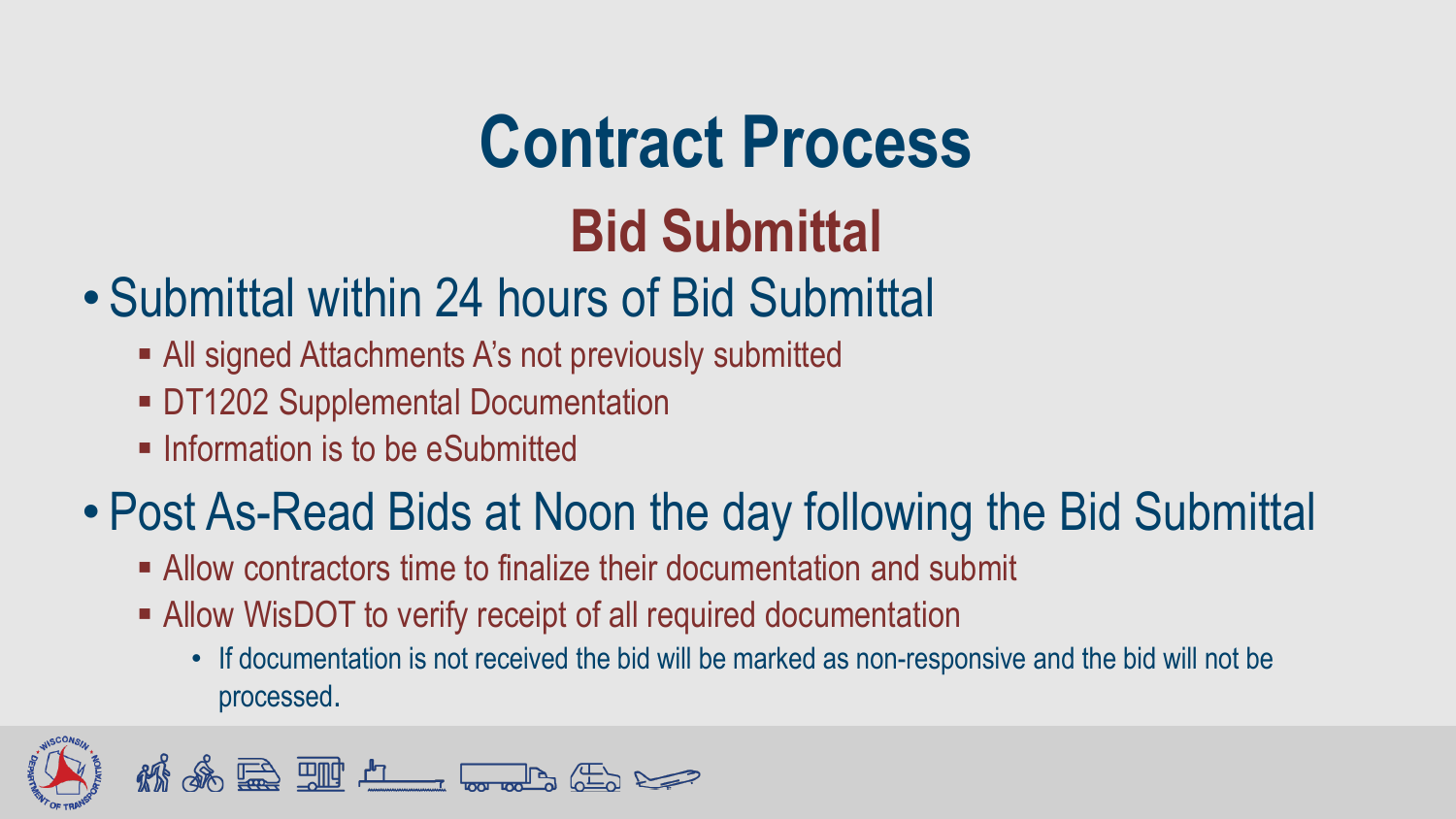# **Contract Process**

#### **Bid Processing**

#### • Prior to Award

- Bids are Reviewed
- **DBE Utilization is Reviewed and Approved** 
	- If approved the proposal may be awarded
	- If denied
		- Opportunity for Administrative Reconsideration
		- If denial reversed proposal may be awarded
		- **EX If denial maintained bid will be marked as non-responsive**
- All concurrences are obtained

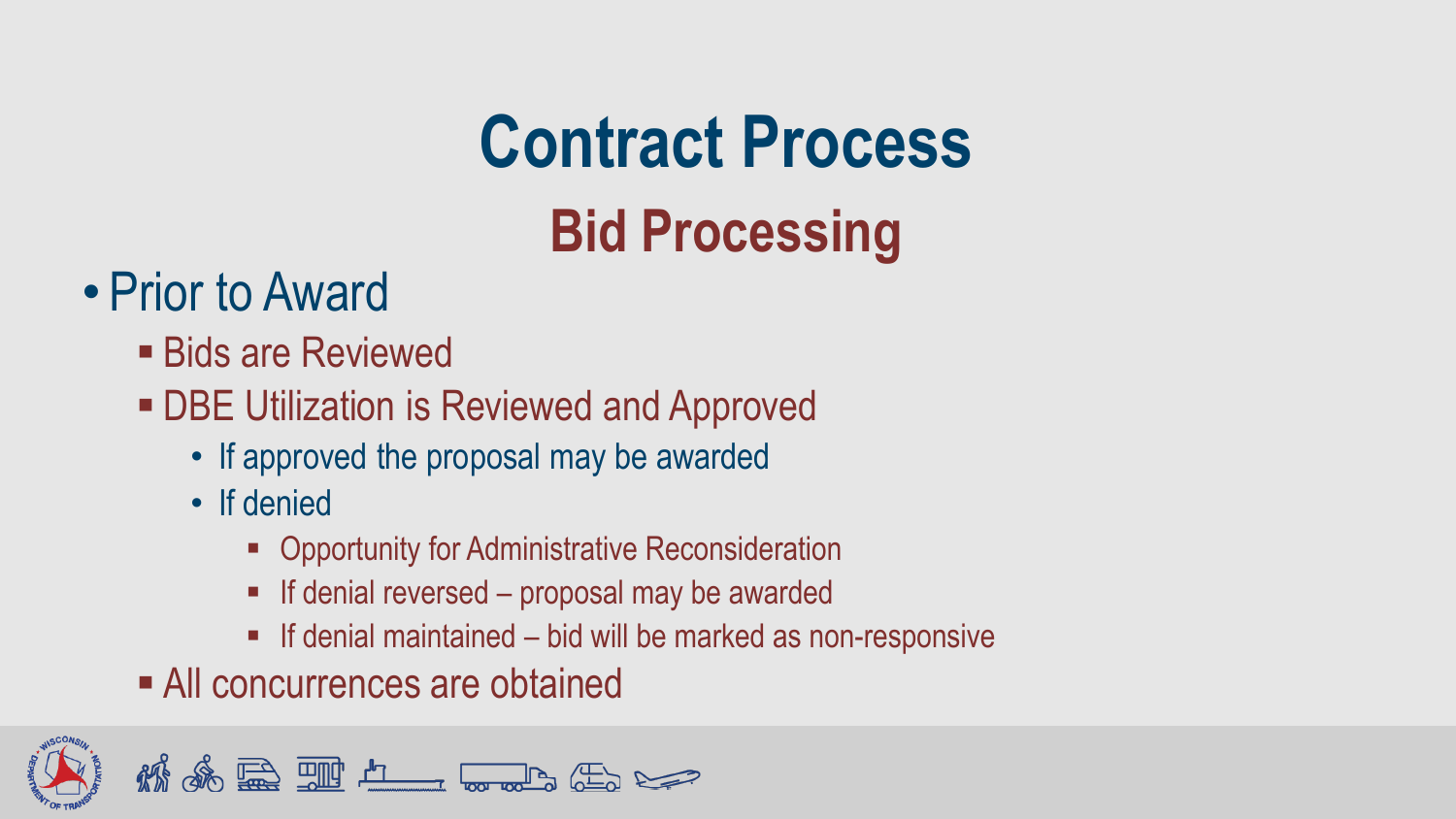### **Contract Process Award to Execution**

- Return Executed Contracts
	- Original Signatures
	- Original Seals
- 30% Contractor Participation
	- **. Information needed to complete can be obtained through the Contractor** Payment Viewing System (CPVS)

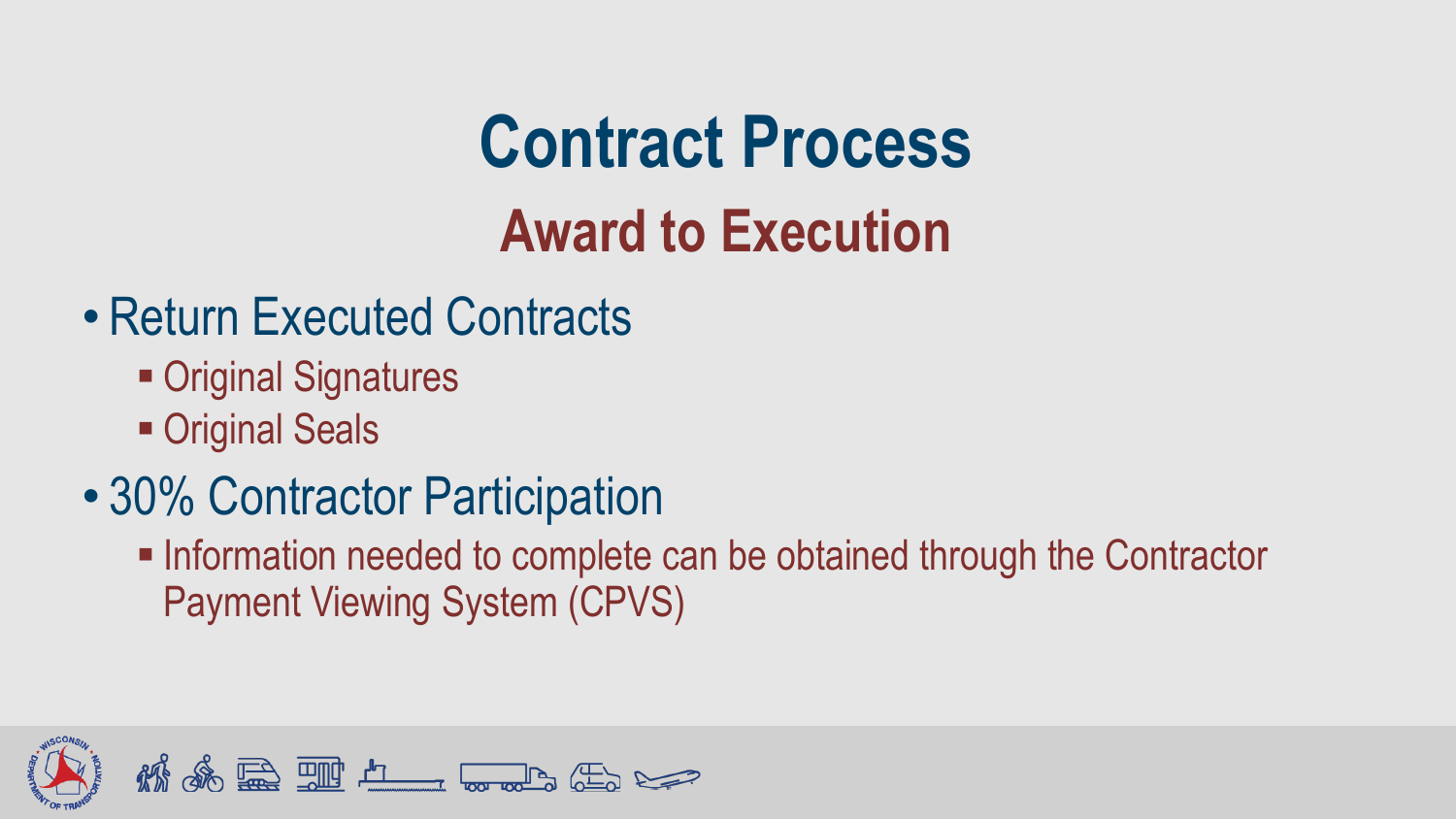#### **Proposal Management Continuing Efforts**

- Updates to the submittal process for DBE Documentation
	- Continuing to work with bidders on submittal issues
	- Updates to ASP-3 as needed
- Investigating Opportunities to Execute Contracts Electronically
- Please check the HCCI site regularly for updates